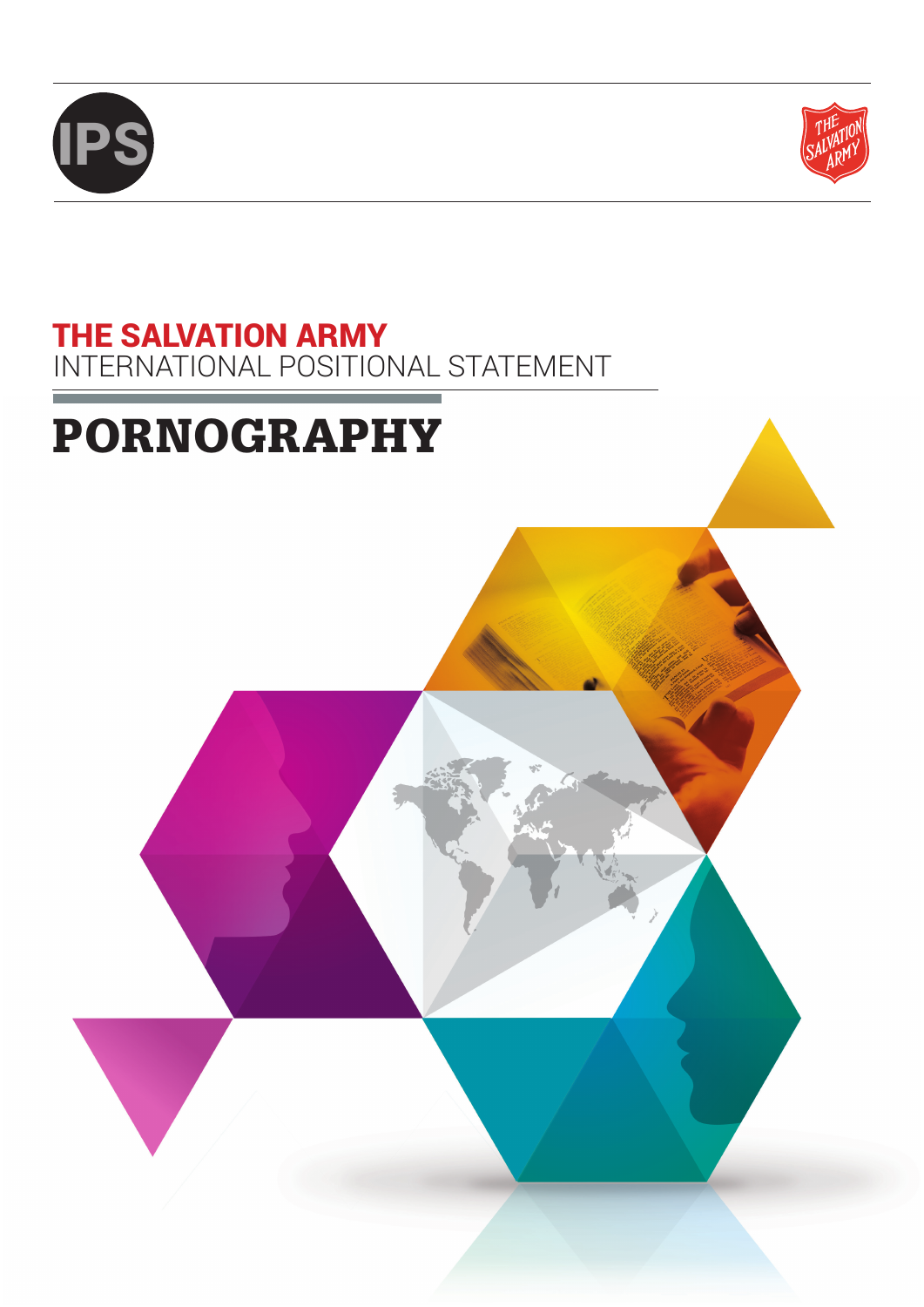



# STATEMENT OF POSITION

The Salvation Army believes that all persons are created in God's image and affirms the sanctity of the human body and relationships, based on the teaching of Scripture. Pornography is seen as a violation of these. Therefore, its production, distribution and use should be discouraged.

The Salvation Army abhors the prevalence of and easy accessibility to all forms of pornography, and will make every reasonable effort to stop its production, distribution and use.

The Salvation Army particularly deplores child pornography of any type and strongly opposes the creation, distribution and use of images of children for sexual purposes.

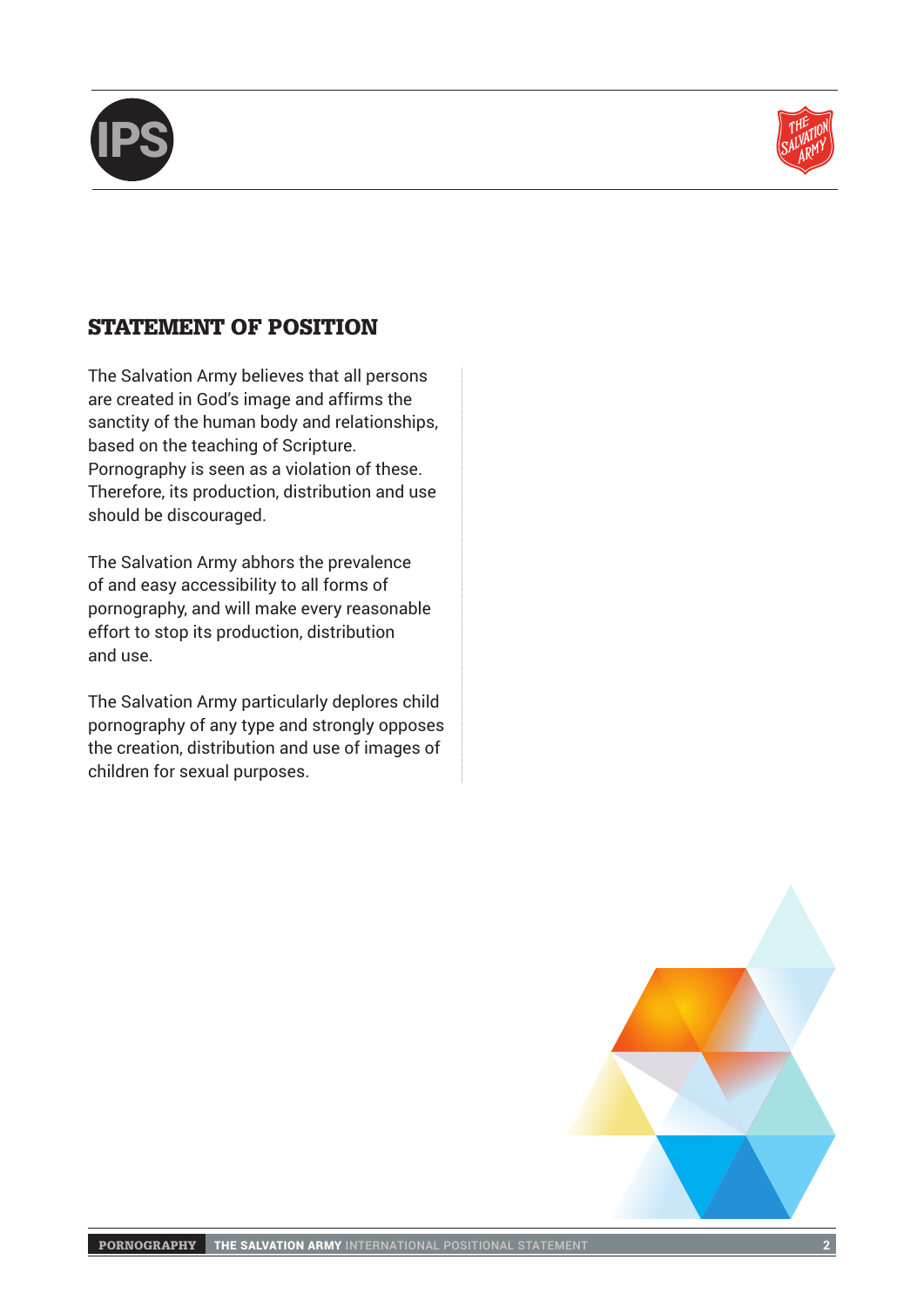# BACKGROUND AND CONTEXT

The definition of pornography may differ in various cultural and national contexts, and pornography is to varying degrees subject to censorship and legal restraints. For the purpose of this statement, pornography is defined as print or visual material containing the explicit description or display of sexual organs or activity, intended to stimulate sexual excitement.<sup>1</sup>

The development and widespread acceptance of online communication has created an easy means of distributing and consuming pornography. Exposure to pornography can be described today in many parts of the world as a normal experience. The rapid growth of social media (Facebook, Twitter, etc.) opens new avenues of exploitation of children or adults through web-cameras, phone cameras or sexting (that is, the voluntary sending of sexually explicit messages or images of oneself by cell phone).

Pornography can be extremely damaging to relationships. Research indicates that as a result of viewing pornography, men report being more critical of their partner's body and less interested in actual sex. Women report more negative consequences including lowered body image, a partner critical of their body, increased pressure to perform acts seen in pornographic films and less interest in actual sex.2 In the context of marriage, the use of pornography to increase sexual excitement violates the sexual relationship between husband and wife by the addition, in the mind, of another individual or activity outside the sphere of the marriage.

There is evidence that, at least for males, pornography consumption can result in more accepting attitudes toward teenage sex, adult premarital sex, and extramarital sex. There is also a correlation between pornography consumption and actually engaging in extramarital sex and paid sex behaviour.<sup>3</sup>

While both men and women are pornographic subjects, pornography frequently denigrates and objectifies women in particular, and as a result devalues their humanity and equality with men. A small percentage of persons can develop a dependence upon pornography characterised by obsessive viewing, reading and thinking about pornography and sexual themes to the detriment of other areas of life, such that the use of pornography resembles addictive behaviour.4 Internet pornography has been shown to be the activity most likely to lead to such a behaviour.5

It is difficult to reliably gauge the size of the pornography industry globally. Nonetheless, and even allowing for the possibility of the industry's self-serving exaggeration of income reports, independent researchers are prepared to accept that it generates tens of billions of dollars annually.<sup>6</sup> In 2005 pornography reportedly accounted for 69 per cent of all Internet pay-per-view.7

<sup>1</sup> Oxford Dictionary. Pornography.

<sup>2</sup> Julie M. Albright. Sex in America Online: An Exploration of Sex, Marital Status, and Sexual Identity in Internet Sex Seeking and Its Impacts.

<sup>3</sup> P.J. Wright. U.S. Males and Pornography.1973–2010: Consumption, Predictors, Correlates.

<sup>4</sup> M.W. Ross, S.A. Mansson, & K. Daneback. Prevalence, Severity, and Correlates of Problematic Sexual Internet Use in Swedish Men and Women.

<sup>5</sup> Rory Reid et. al. Prevalence, Severity, and Correlates of Problematic Sexual Internet Use in Swedish Men and Women.

<sup>6</sup> D.C Johnston. Indications of a slowdown in sex entertainment trade.

<sup>7</sup> A. Forgione. The Good, the Bad, and the Ugly: the Frontiers of Internet Law.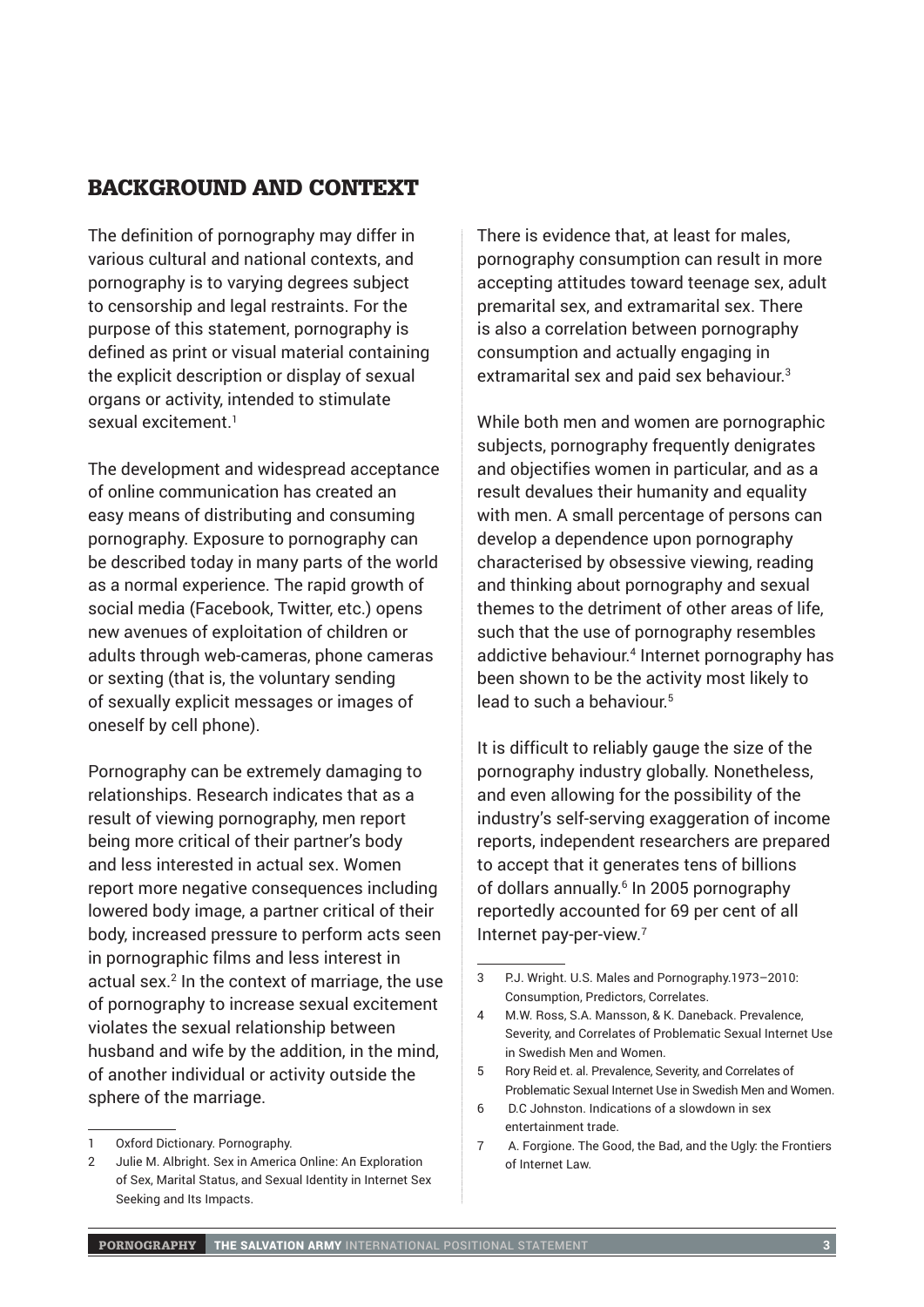### GROUNDS FOR THE POSITION OF THE SALVATION ARMY

The Bible presents sexual intimacy, ordained and blessed by God, as good (Genesis 2:23- 24). The Salvation Army affirms the sanctity of sexual relationships based on the teaching of Scripture (1 Corinthians 6:13b, 18-20; Matthew 5:27-28). As Christians, we are called to care for the vulnerable, uphold human dignity and maintain family integrity.

#### Pornography attacks and distorts God's purposes for human relationships

Pornography depersonalises sexuality, emphasising the carnal to the neglect of loving relationships and commitment. Instead of providing intimacy, pornography only intensifies lust based on fantasy. Pornography can raise expectations in human sexual relationships that are not achievable within the committed relationship of a couple and, as such, can be extremely damaging.

#### Pornography is not simply an issue of private morality but an issue of immoral industry practices

The pornography industry is extensive and significant revenue is generated globally through the distribution of pornography. The Salvation Army believes that all people have the right to protection from commercial exploitation that degrades individuals for economic gain, and is opposed to the commodification of both male and female sexuality that the pornography industry represents.

There is also evidence to suggest links between the pornography industry and the issue of human trafficking, $1$  including documentation of cases of trafficking in persons for the purposes of production of pornographic material.2 The correlation between pornography consumption and paid sex behaviour feeds into the demand for commercial sex acts, with recognised links to the issue of sex trafficking.3 The Salvation Army sees human trafficking as contrary to the principles of freedom and dignity, and is deeply committed to fighting it however it may be manifested.4

#### Pornography distorts sexual ethics

The easy access to hard-core pornography promotes a shift in the perception regarding what is right and what is wrong in sexual relationships. Pornography can foster the belief that anything at all is permissible in a sexual relationship so long as it is consensual; this is a view to which The Salvation Army does not subscribe.

4 The Salvation Army. International Positional Statement on Human Trafficking.

<sup>1</sup> Arizona State News. Human trafficking activity on adult entertainment website more pervasive than expected.

<sup>2</sup> M. Eberstadt & M.A. Layden. The Social Costs of Pornography: A Statement of Findings and Recommendations.

<sup>3</sup> USA Department of State. Trafficking in Persons Report.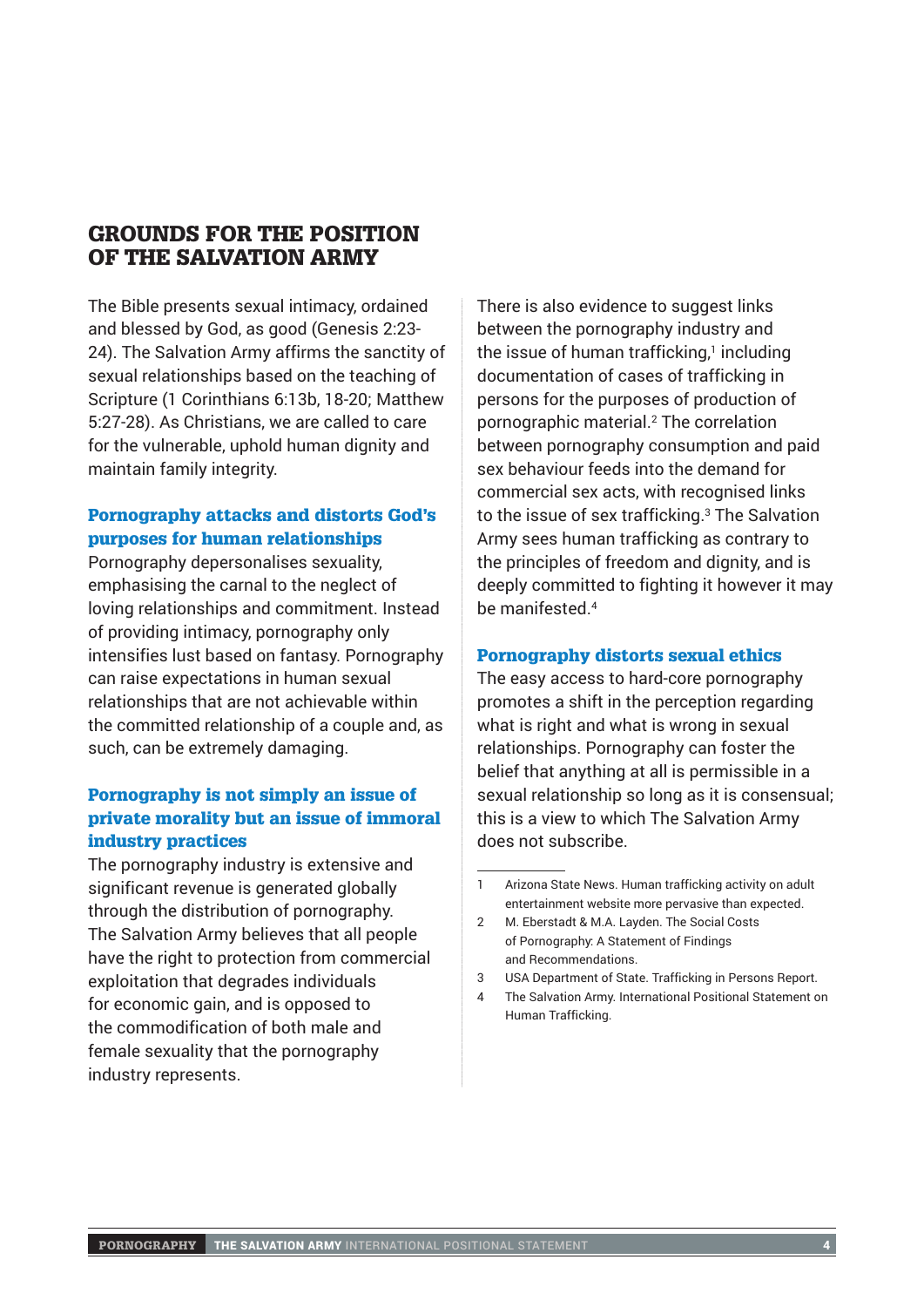# PRACTICAL RESPONSES

- 1. The Salvation Army will not knowingly support (including by way of our investment portfolios) any commercial enterprises that provide access to or promote pornographic material in marketing or sales. Upon having knowledge of their involvement, we will encourage disinvestment from any enterprise connected with the pornography industry.
- 2. The Salvation Army will support public legislation which justly regulates the production of and access to pornographic material.
- 3. The Salvation Army will raise the public conscience against the pervasive acceptance of pornography in easily accessible public spaces.
- 4. The Salvation Army will work with those struggling to disengage from the use of pornography, understanding that such assistance may at times include the provision of professional counselling and support.
- 5. The Salvation Army supports sex education for youth which emphasises the beauty of human sexuality in accordance with biblical ideals.
- 6. The Salvation Army supports efforts using any media to ensure that more people, especially the young, have the opportunity to deepen their understanding of the differences between what may be beneficial and what may prove harmful in terms of sexual content.
- 7. The Salvation Army will oppose the sexual exploitation of all people in any form.
- 8. The Salvation Army will continue to maintain policies and procedures that prohibit access to pornography in any programme or office site under its control.